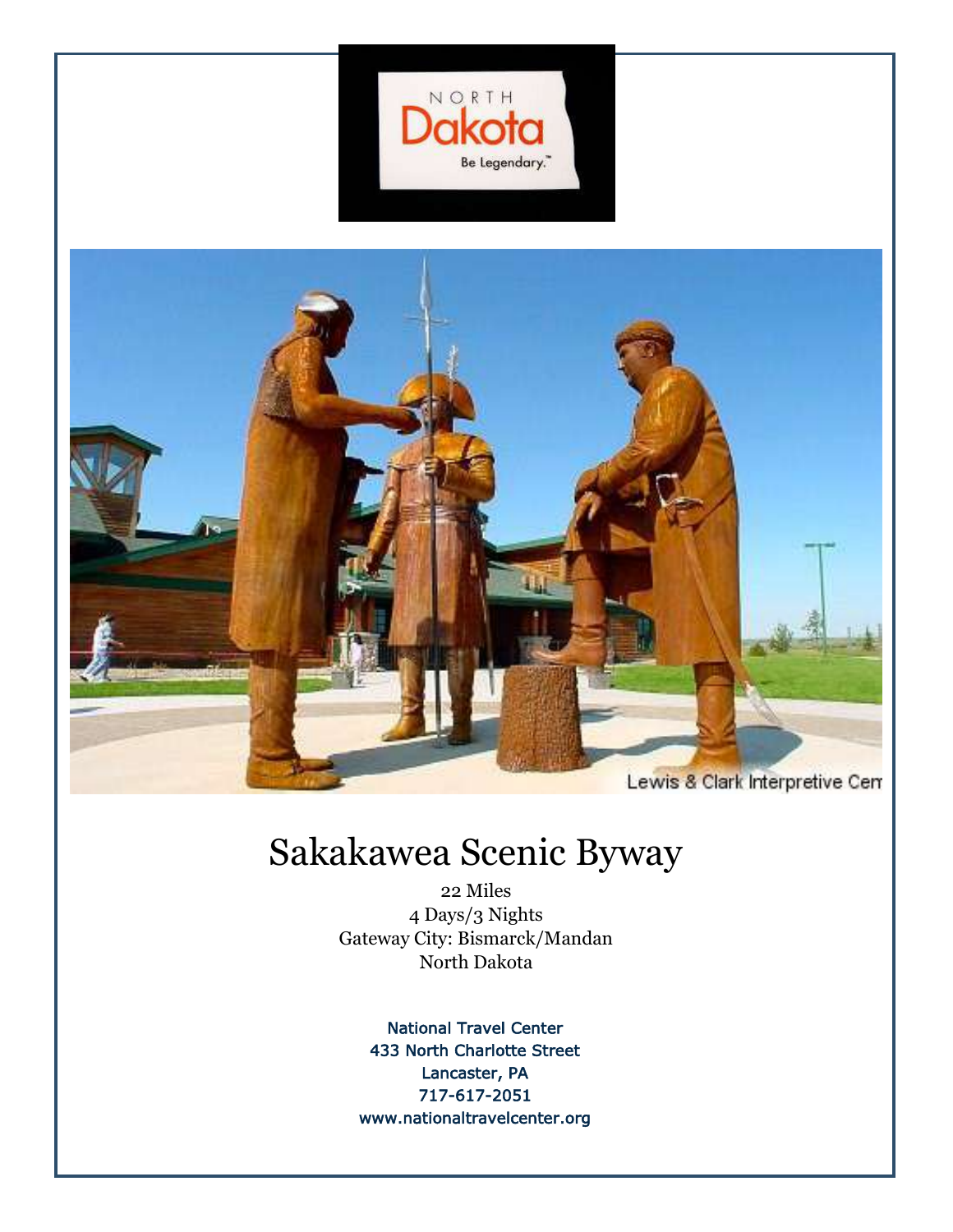22 Miles 4 Days/3 Nights Gateway City: Bismarck/Mandan North Dakota

It takes four hours to fly where it took Meriwether Lewis and George Rogers Clark nearly four years to journey from one end of the country to the other and back. They plotted the trip at Thomas Jefferson's Monticello in Virginia intending to reach the Pacific Ocean and return safely through the vast uncharted continent that would become the United States. There were no roads or railroads in 1804, only Native American footpaths and rivers to mark the route to the coast. Lewis and Clark were so amazed at what they saw along the way, their trip with Jefferson recommending the Louisiana Purchase, which doubled the size of the United States in one fell swoop.





Lewis and Clark devoted 1802 and 1803 to detailed preparation, constructing boats, collecting supplies, traversing rivers to St. Louis and finding guides willing to take them through the uncharted wilderness deep in the American continent. Lewis and Clark left St. Louis in May 1804 with 29 men, mostly Army officers and other military personnel. They made it to North Dakota in October 1804, spending more time in North Dakota than any other state on their journey. When they passed into North Dakota, they set up camp at Four

Mile Creek and later traveling past the remains of On-A-Slant Village, abandoned after the smallpox epidemic of 1781. Since at that time, the territory of the Great Sioux Nation reached all the way to present day Wyoming, it is likely they met tribal leaders shortly after they crossed into the state.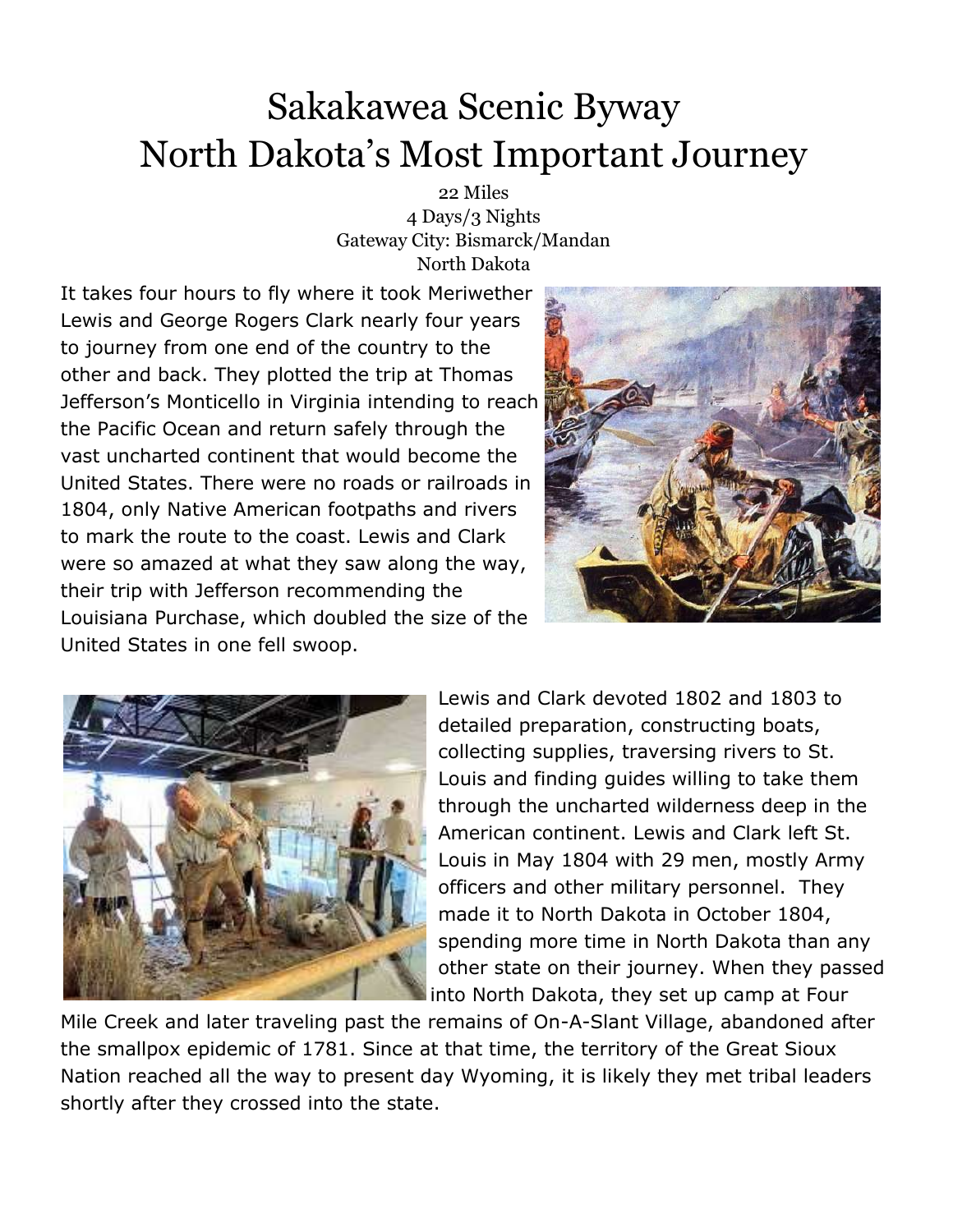22 Miles 4 Days/3 Nights Gateway City: Bismarck/Mandan North Dakota

Above Bismarck, they continued up the Missouri River to what is now the Sakakawea Scenic Byway, named after the Native American guide who accompanied them on the trip. Reconstructed structures here are authentic replicas of the Native American villages and fur trading posts they encountered. Enjoy following in the footsteps of this incredible journey, which had a dramatic impact on the future of the United States.

### Touring the Byway

We recommend starting your journey in Bismarck for an introduction into Native American cultures in North Dakota, and Lewis and Clark. Starting at the North Dakota Heritage Center and State Museum, you can also enjoy the Lewis and Clark Riverboat to ply the Missouri River as the Expedition did and explore On-The-Slant Village at Fort Abraham Lincoln State Historic Site. After a visit to Five Nation Arts, fantastic views are featured of Chief Looking's Village.





On Day Two, on your way to the Sakakawea Scenic Byway, you can explore Double Ditch Indian Village State Historic Site. When you reach Washburn, you'll discover one of the most remarkable Lewis and Clark collections in the country at the Lewis and Clark Interpretive Center. Exhibits with dramatic detail reveal the time the Corps of Discovery spent among the Mandan and Hidatsa tribes, then the center of culture and commerce on the Northern Plains

frontier. Ultimately, five towns with a combined population rivaling Washington, DC at the time served as the hub of the trading region. The Center includes a fully furnished replica of Fort Mandan, where Lewis and Clark wintered in 1804.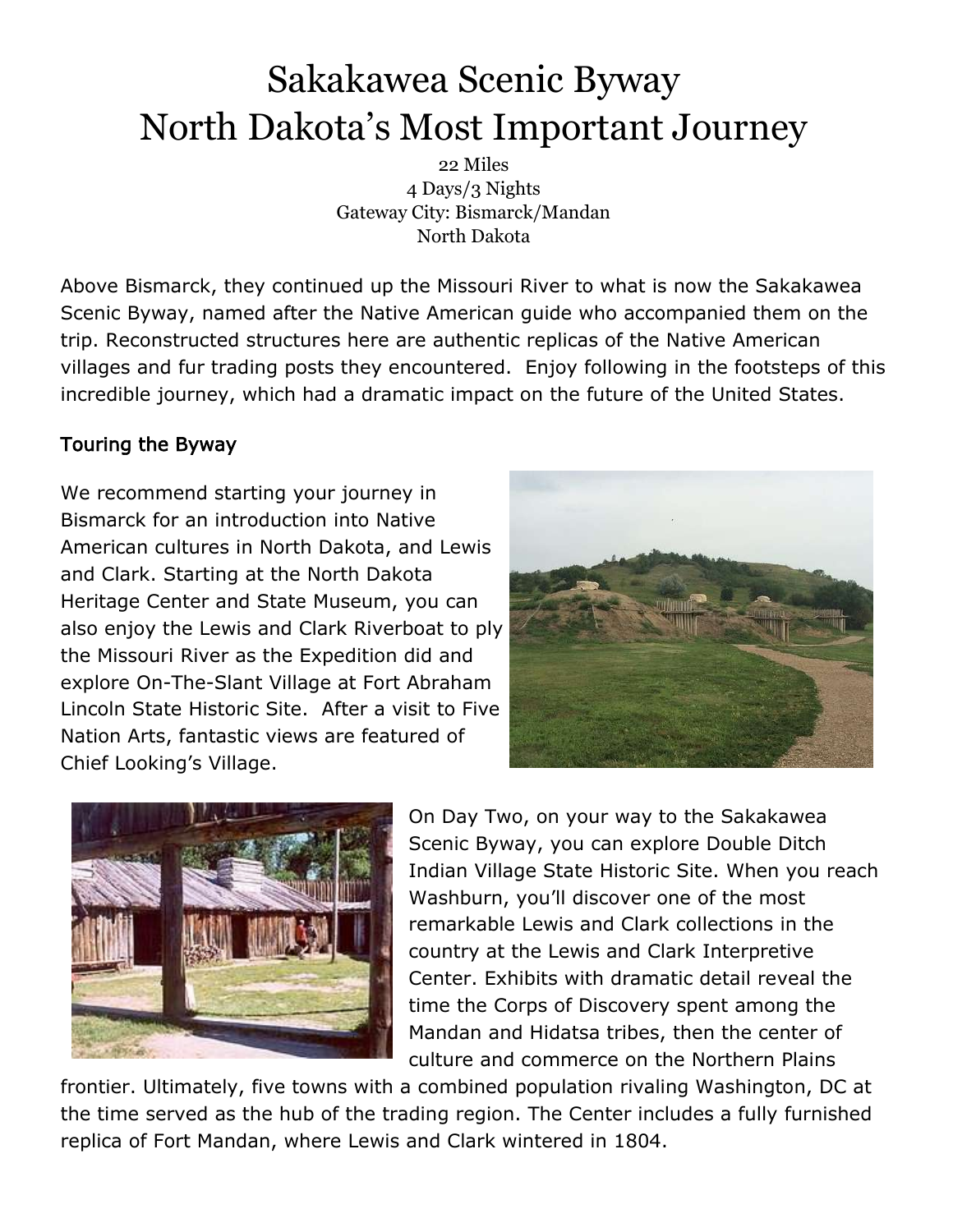22 Miles 4 Days/3 Nights Gateway City: Bismarck/Mandan North Dakota

Further west, the Fort Clark Historic Site replicates a fur-trading outpost, followed by the crown jewel of the Byway, Knife River Indian Villages National Historic Site. Here you can walk among the remains of the Mandan and Hidatsa villages and the home of Sakakawea, the Native American guide who got Lewis and Clark to the Pacific Ocean. Be sure to watch the film "Buffalo Bird Woman" before touring and follow the footsteps of artists George Catlin, Karl Bodmer, and John James Audubon, along the Missouri River. From there, we wish you a safe and pleasant journey home or on another North Dakota Scenic Byway.

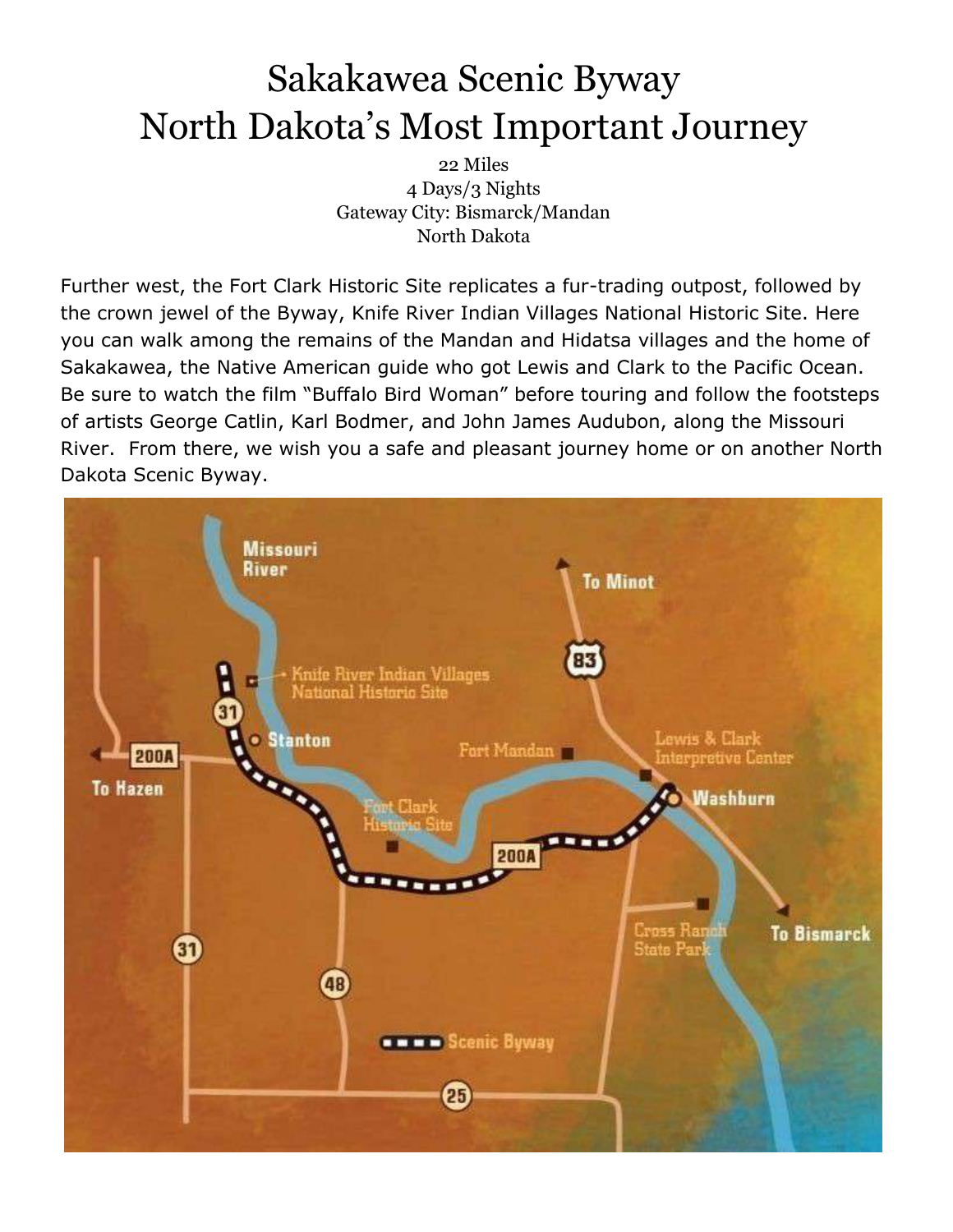22 Miles 4 Days/3 Nights Gateway City: Bismarck/Mandan North Dakota

DAY ONE



#### **Bismarck**

The Bismarck-Mandan area has welcomed visitors since Lewis and Clark paddled up the Missouri River in 1804. Along the way, they encountered the Mandan Nation at Chief Looking's Village, On-a-Slant Village and Double Ditch Village. Originally named Edwinton, the settlement was located here when the Northern Pacific Railroad reached the eastern banks of the Missouri River. Camp Greely provided security to expand the settlement that was soon named for German Chancellor Otto von Bismarck. Bismarck grew quickly from its beginnings as an outlaw town into the state capital of North Dakota, and today a hub of culture, history and shopping.

#### North Dakota State Capitol/North Dakota Heritage Center and State Museum

Nearly 325 acres was deeded by the Northern Pacific Railroad to North Dakota in 1883, to erect a state capitol, which was consumed by fire in 1930. The state sold 160 acres of the grounds to help pay for a second building. Today, the tall, 1934, art deco North Dakota State Capitol is set on landscaped grounds that also hosts the North Dakota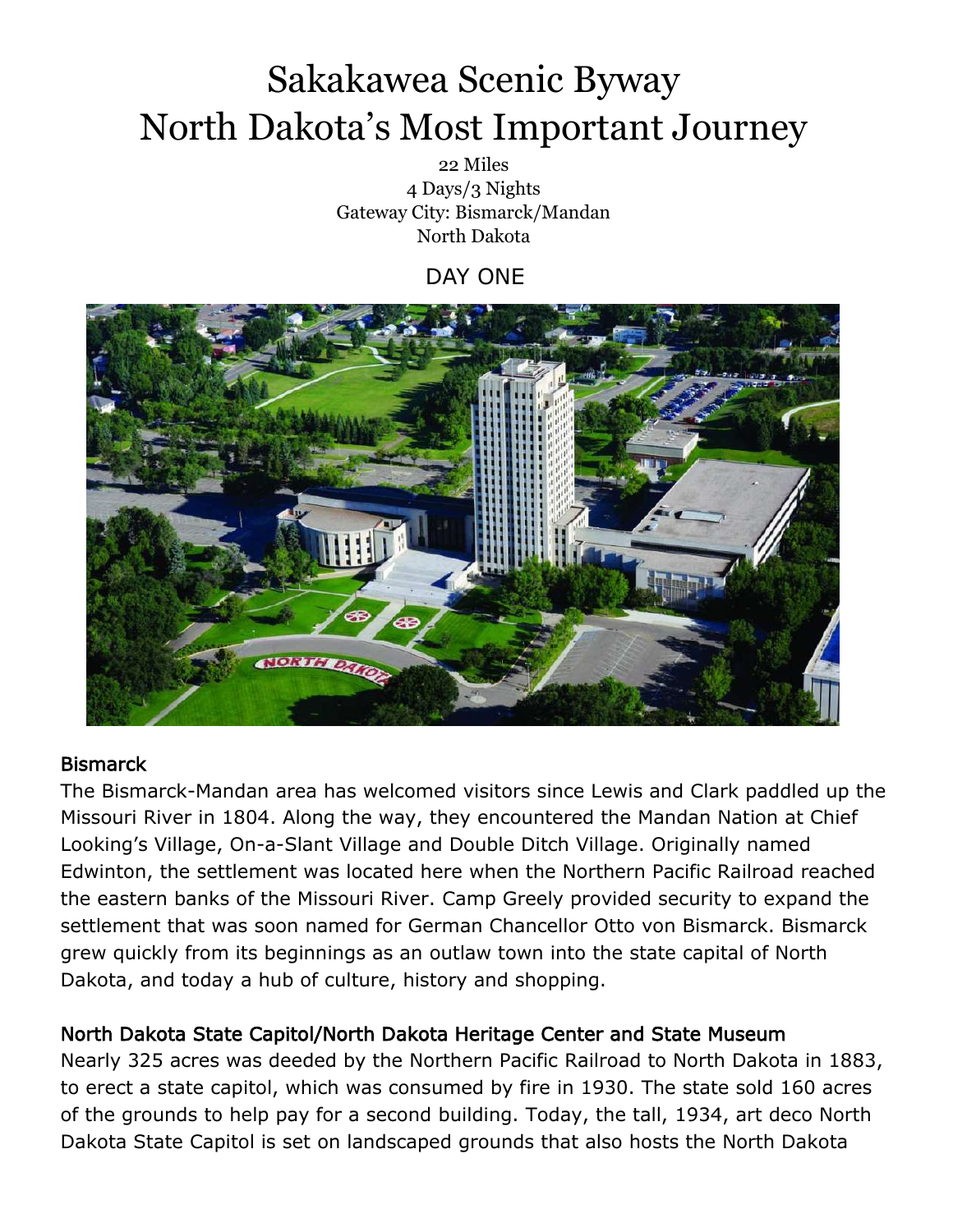22 Miles 4 Days/3 Nights Gateway City: Bismarck/Mandan North Dakota

Heritage Center and State Museum, featuring four museum galleries tracing the state's rich history from its earliest geologic formation 600 million years ago. In 2008, the museum, called a "Smithsonian on the plains," became home to a rare mummified Edmontosaurus with fossilized skin. The Native American Hall of Honor celebrates Native Americans who contributed to North Dakota culture and history. Exhibits include artifacts and videos illustrating their remarkable histories and a 12-foot bronze statue depicting Sakakawea looking westward, with her infant son, Jean



Baptiste (Pomp), strapped on her back. The artist's model for Sakakawea was her granddaughter, Mink Woman, from the Fort Berthold Indian Reservation in North Dakota. 612 East Boulevard Avenue, Bismarck, ND 58505, 701-328-2666 M-F 9AM-4PM, Sat-Sun 11AM -4PM.



#### Lewis and Clark Riverboat

Ply the Missouri River on the Lewis and Clark Riverboat, continuing the proud tradition of Missouri River steamers at the Port of Bismarck. 1700 North River Road, Bismarck, ND, 58503, 701-255-4233 1-1 ½ hour cruises, call for schedule and to book

### Fort Abraham Lincoln State Park/Custer House/ On-A-Slant Village

All aboard! Take the 9-mile scenic railroad to Fort Abraham Lincoln State Park on a restored

1890s open-air streetcar that ran along Fourth Street in Bismarck in the 1920s. Take a self-guided tour of Fort Abraham Lincoln State Park and a docent led tour of General George (of Custer's Last Stand fame) and Libbie Custer's home at the park; a period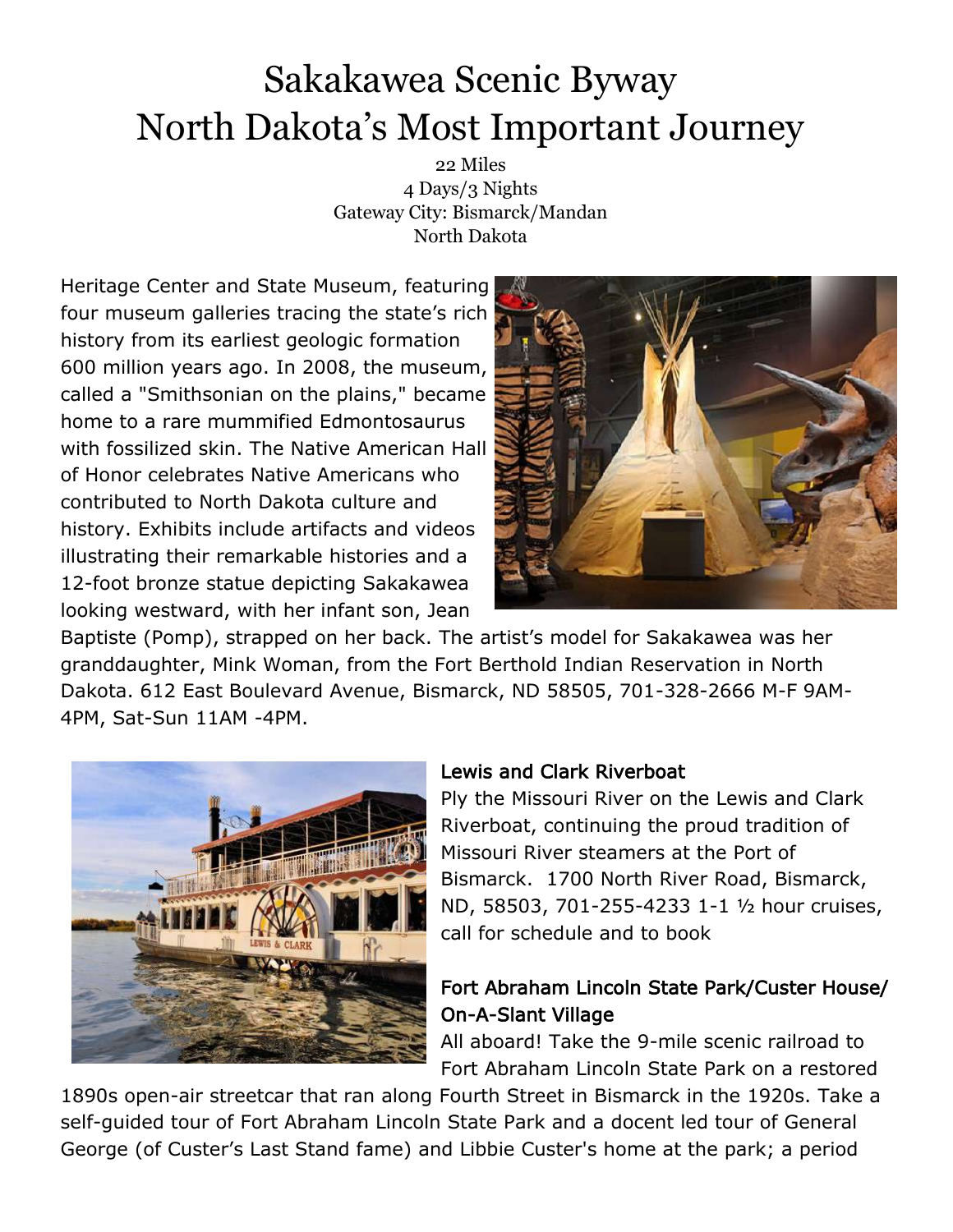22 Miles 4 Days/3 Nights Gateway City: Bismarck/Mandan North Dakota

reproduction built on the site of the original house. Custer and his wife lived here from 1873 until 1876 and spent time on the hill behind the house enjoying each other's company. About 500 troops were also stationed here. You can explore the rich history of the area at the Visitor Center Museum to gain insights into the lives of the Mandan Tribe who once lived at On-a-Slant Village in earth lodges. Seven other buildings include the barracks, the fort's makeshift theater, a stable building, and several



blockhouses. The Commissary Bookstore houses a large collection books about Custer and the history of Fort Abraham Lincoln. 4480 Fort Lincoln Road, Mandan ND 58554, 701-667-6340 Board the trolley @ 1989 3rd Street SE, Mandan, ND 58554 \$9 Round Trip, Spring weekends only, Daily from June 14<sup>th</sup>.

#### Five Nation Arts

Native Artists United Guild is a womenowned Native Cooperative formed by local artists who have revitalized Native American art and economy. They do business as the Five Nations Art store, supporting the livelihood of Native artists by gifting knowledge, building capacity and showcasing Native art. 401 West Main Street, Mandan, ND 58554, 701-516-7284, M-F Noon-5PM

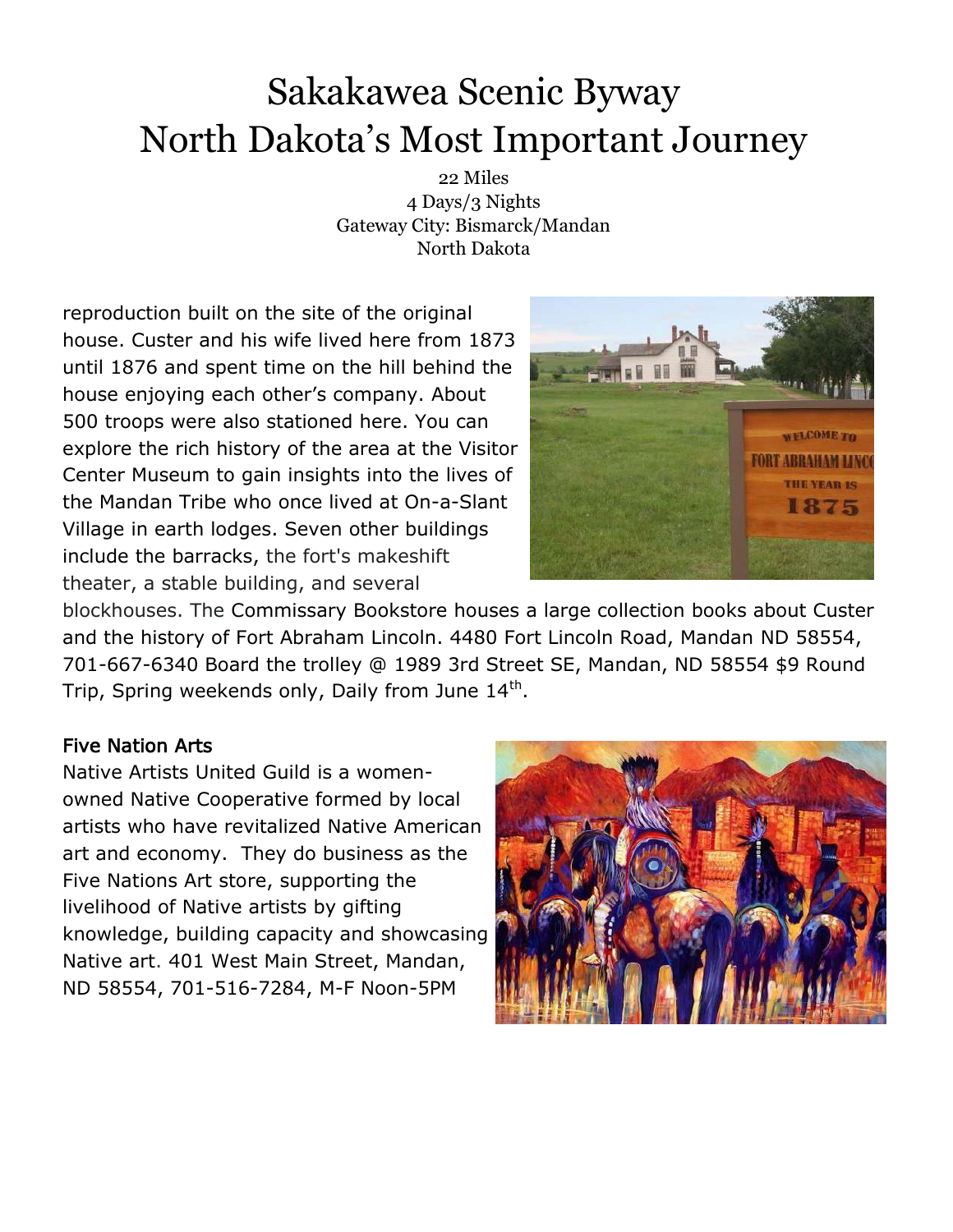22 Miles 4 Days/3 Nights Gateway City: Bismarck/Mandan North Dakota

### Chief Looking's Village

For the best view in Bismarck, visit Chief Looking's Village overlooking the Missouri River. Take the interpretive trail which reveals the story of North Dakota's first citizens and relax for a bit on a bench in Sonali's Memory Garden. In Pioneer Park, just below Chief Looking's Village, you can walk, run, bike or skate on beautiful trails next to the Missouri River. 2023 Burnt Boat Drive, Bismarck, ND 58503, 701-222-6455 Daily 6AM– 10PM



### Missouri Valley Legacy Trail

If there's time, walk the Missouri Valley Legacy Trail to view a collection of public art pieces that celebrate the Lewis and Clark Bicentennial. Thunderbirds @ Keelboat Park, 1605 River Road; Gathering of Visions@ Sertoma Park, 300 Riverside Park Road; Reflections@ Steamboat Park, 1970 River Road; Rising Eagle@Pioneer Park, 1500 River Road; The Keeper@ Sertoma Park, 300 Riverside Park Road.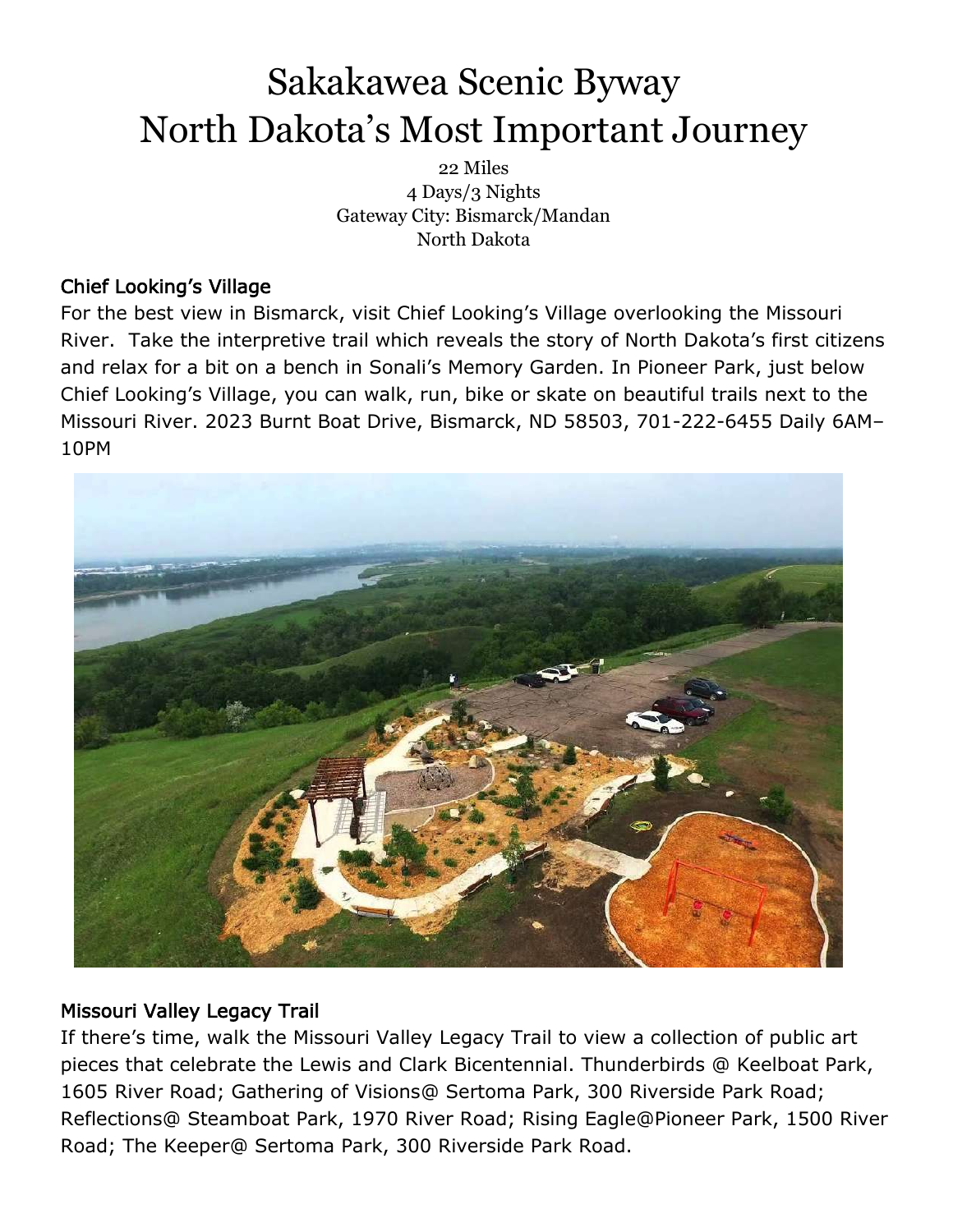22 Miles 4 Days/3 Nights Gateway City: Bismarck/Mandan North Dakota



Raddison Bismarck, 605 East Broadway Avenue, Bismarck, ND 58501 701-255-6000 The closest hotel to the North Dakota State Capitol, the Radisson Hotel Bismarck is ideally placed so you can walk to restaurants and landmarks right in town. The hotel has an indoor pool, fitness center and beauty salon and each room features a spacious desk, coffeemaker, easy chair and flat screen TV. Breakfast is available through room service or at the restaurant.

Fort Abraham Lincoln State Park Cabins & Tipis, 4480 Fort Lincoln Road, Mandan, ND 58554, 701-667-6340, To add a level of authenticity to your stay and an amazing view of the mighty Missouri, consider booking at Fort Abraham Lincoln State Park, in a cabin or tipi. The cabins are air-conditioned and sleep five with one queen bed and 3 single beds, bunkbed style. The 18-foot Heart and Missouri Cheyenne Tipis are arrayed along the riverbank.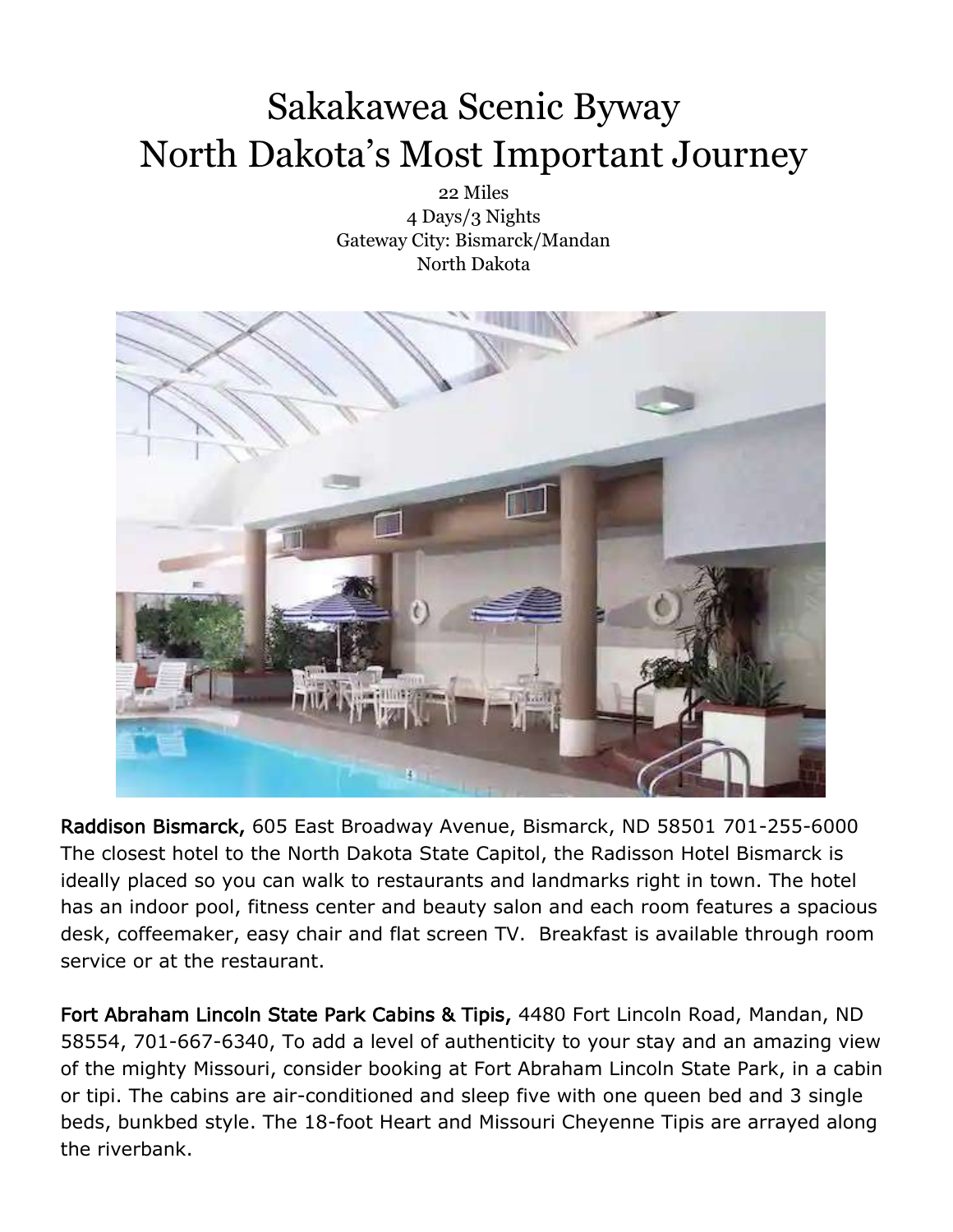22 Miles 4 Days/3 Nights Gateway City: Bismarck/Mandan North Dakota

#### Destination Distinctive Dining

Peacock Alley, 422 East Main Avenue, Bismarck, ND 58501, 701-221-BEEF, The oldest restaurant in North Dakota, featured on the North Dakota Culinary Trail, has been serving guess since 1933. Their unique fine dining menu and perfect dining atmosphere has stood the test of time.

#### Terra Nomad, 514 East Main Avenue, Bismarck, ND 58701, 701-751-2070

It's the intent of unique Terra Nomad, on the North Dakota Culinary Trail, to provide a holistic experience for guests delivering ambience complemented with great food and unique coffees. Enjoy Ham I Am, Sloppy Scones, Le Big Bird, Avocado Toast, Dank Burritos, Smoothie Bowl, We Got the Beets! Happy Hippy Wrap, Daisy Duke, Mona Lisa and more.

#### Butterhorn, 210 East Main Avenue, Bismarck, ND 58501, 701-751-0802

Enjoy Midwestern cuisine, with French and Italian influences, at Butterhorn, featured on the North Dakota Culinary Trail, curated to perfection using showcasing high quality ingredients locally grown right here in the Midwest.

Pirogue Grill, 121 North Fourth Street, Bismarck, ND 58501, 701-223-3770 Savor seasonal American cuisine, at Pirogue Grill featured on the North Dakota Culinary Trail, made from local bison, other meats and produce, cooked to perfection and served in a warm, brick-walled space.

#### Destination Distinctive Retail

The Capital Gallery, 109 North Fourth Street, Bismarck, ND 58502, 701-751-1698 The retail location of the Lewis and Clark Fort Mandan Foundation offers an eclectic blend of traditional and contemporary art. Paintings, sculpture and a variety of work from artists across the country is featured.

Bismarck Art & Galleries Association, 422 East Front Avenue, Bismarck, ND, 58504 701-223-5986

Art Alley, Dakota West Arts Council, 1810 Schafer Street Suite 2, Bismarck, ND 58501 701-222.6640,

Lacey's Custom Jewelry, 913 West Interstate Avenue, Suite B, Bismarck, ND 58503 701-214-9649,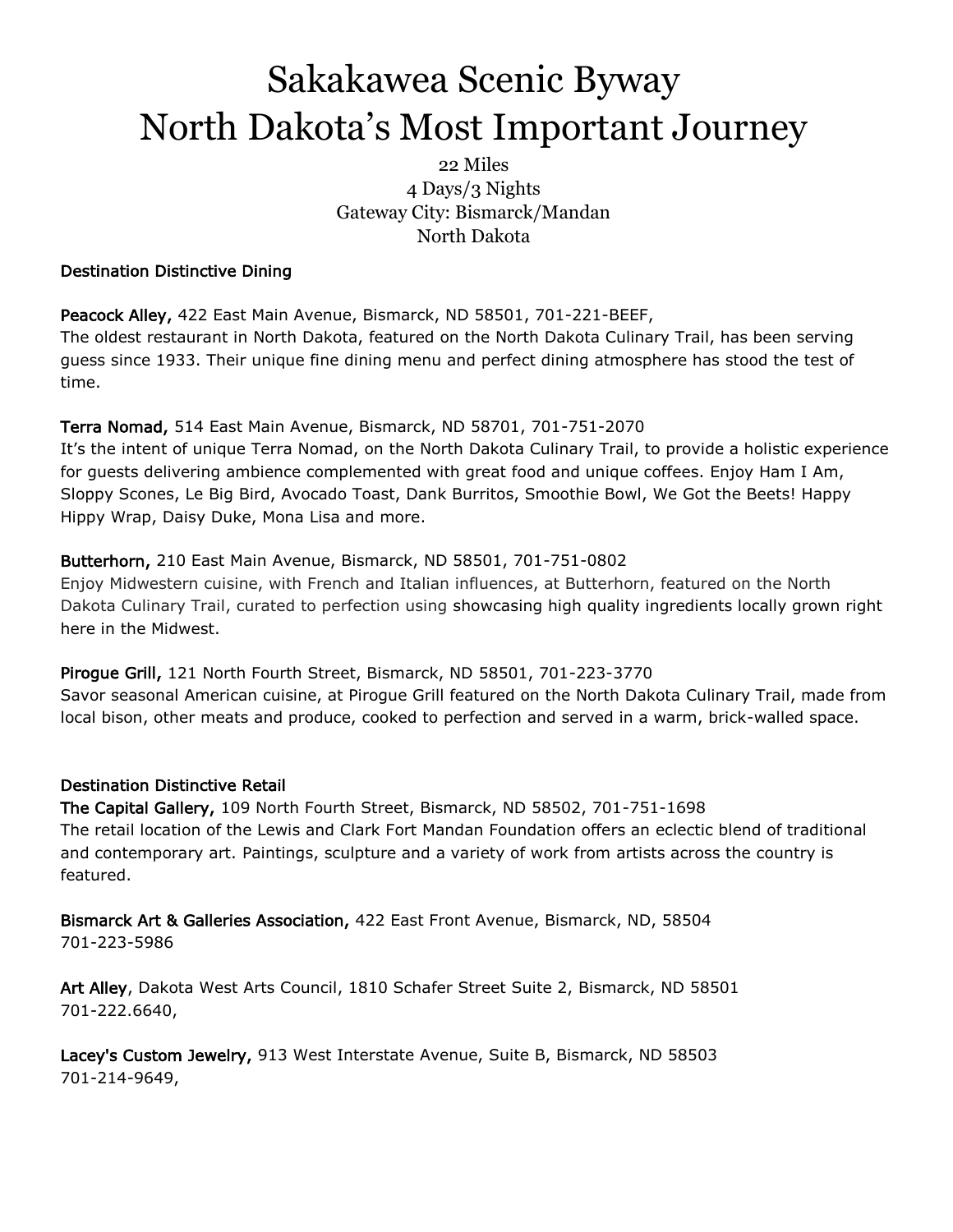22 Miles 4 Days/3 Nights Gateway City: Bismarck/Mandan North Dakota

### DAY TWO

### Double Ditch Indian Village State Historic Site

Originally known as Yellow Bank, this Mandan village was occupied from 1490 to 1785. Oral history has it that Double Ditch was one of 7- 9 villages near the mouth of the Heart River that were the center of trade between the Mandans and French-Canadian fur traders. The massive smallpox epidemic that swept the interior of North America in 1781 was responsible for the abandonment of Double Ditch and all the other Mandan villages in the area. ND-1804, Bismarck, ND 58503, 701- 328-2666



#### Washburn

Even though the time of Washburn was not founded until 1882, the area near Fort Mandan played a vital role in North Dakota when Lewis and Clark wintered here.

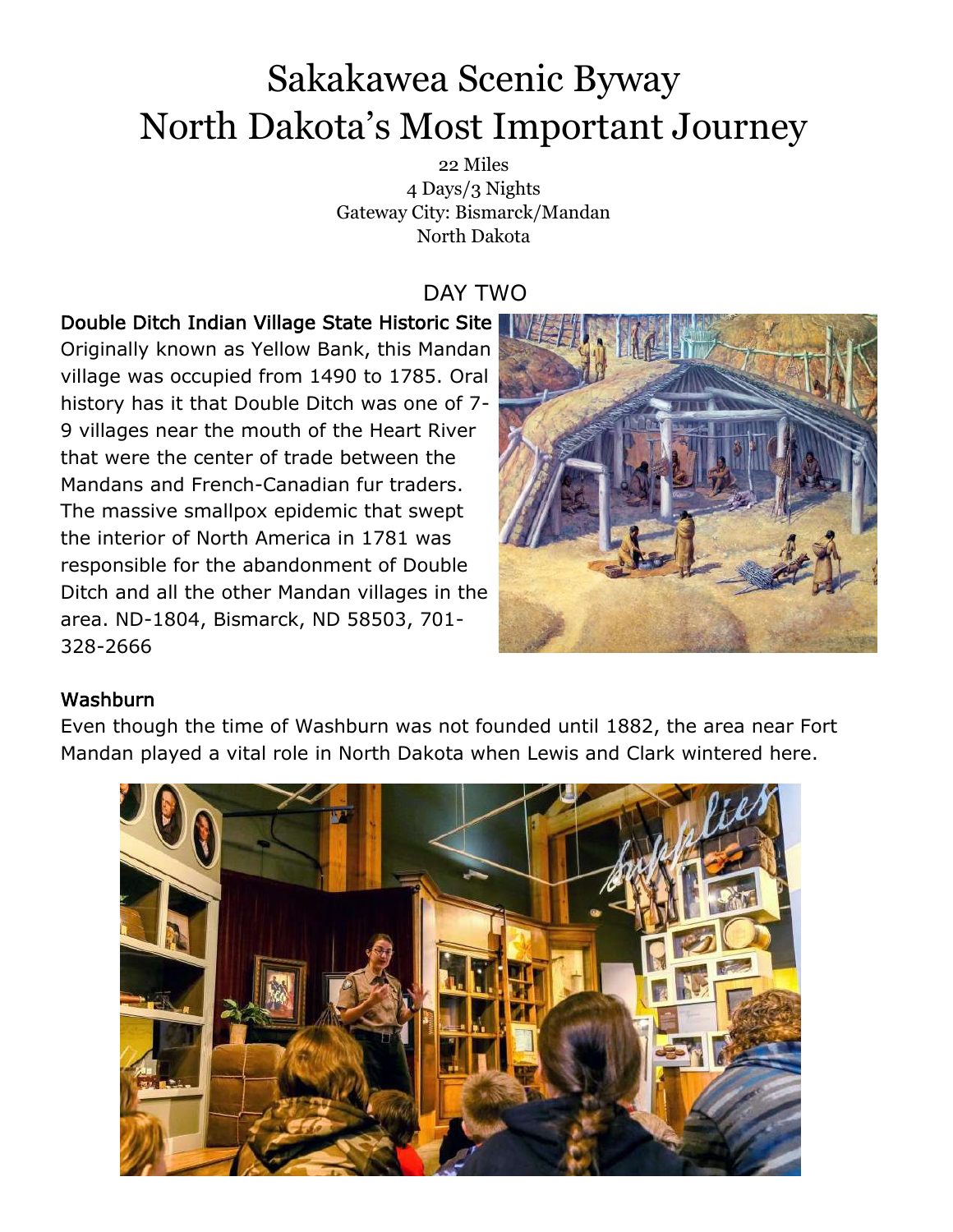22 Miles 4 Days/3 Nights Gateway City: Bismarck/Mandan North Dakota

### Lewis and Clark Interpretive Center

Detailed and dramatic interpretation of Lewis and Clark's journey is on display at the crossroads of culture and commerce on the Northern Plains. When Lewis & Clark arrived at the Mandan and Hidatsa villages in 1804, they simply became the most famous of many people who would visit. State-of-the-art exhibits, hundreds of period artifacts, and friendly interpreters reveal the story of the Lewis and Clark Expedition. To add further insights, Karl Bodmer's watercolors and



Maximilian's written descriptions are considered the most complete and reliable eyewitness account of the Upper Midwest Native Americans. The Bergquist Gallery is only one of four galleries in the world to house a complete collection of Karl Bodmer prints, which are rotated on a seasonal basis. 2576 8th Street SW, Washburn, ND 58577, 701-462-8535 April 1st - September 30<sup>th</sup> Tues-Sun 10AM-5PM,, October 1st -March 31<sup>st</sup> Tues-Sat 10AM- 5PM

#### McLean County Historical Museum

The McLean County Historical Society preserves the region's history in a series of structures located in Washburn including the Joe Taylor Cabin, 1000 Block of East Main Avenue, the Sioux Ferryboat and the Nettle Creek Schoolhouse on the Missouri River Boat Ramp Road. The Society added an additional McLean County Museum in the 1905 Courthouse. 602 Main Avenue, PO Box 124, Washburn, ND 58577, M-F 10:00AM-4PM, Sat 1PM-4PM, Open by appointment during winter months or after hours, Donations accepted.

### Destination Distinctive Dining

Cafe 77 and Coffee Bar, 601 Main Avenue, Washburn, ND 58577, 701-462-8210 Between stops today, catch a quick bite to eat at a local favorite café.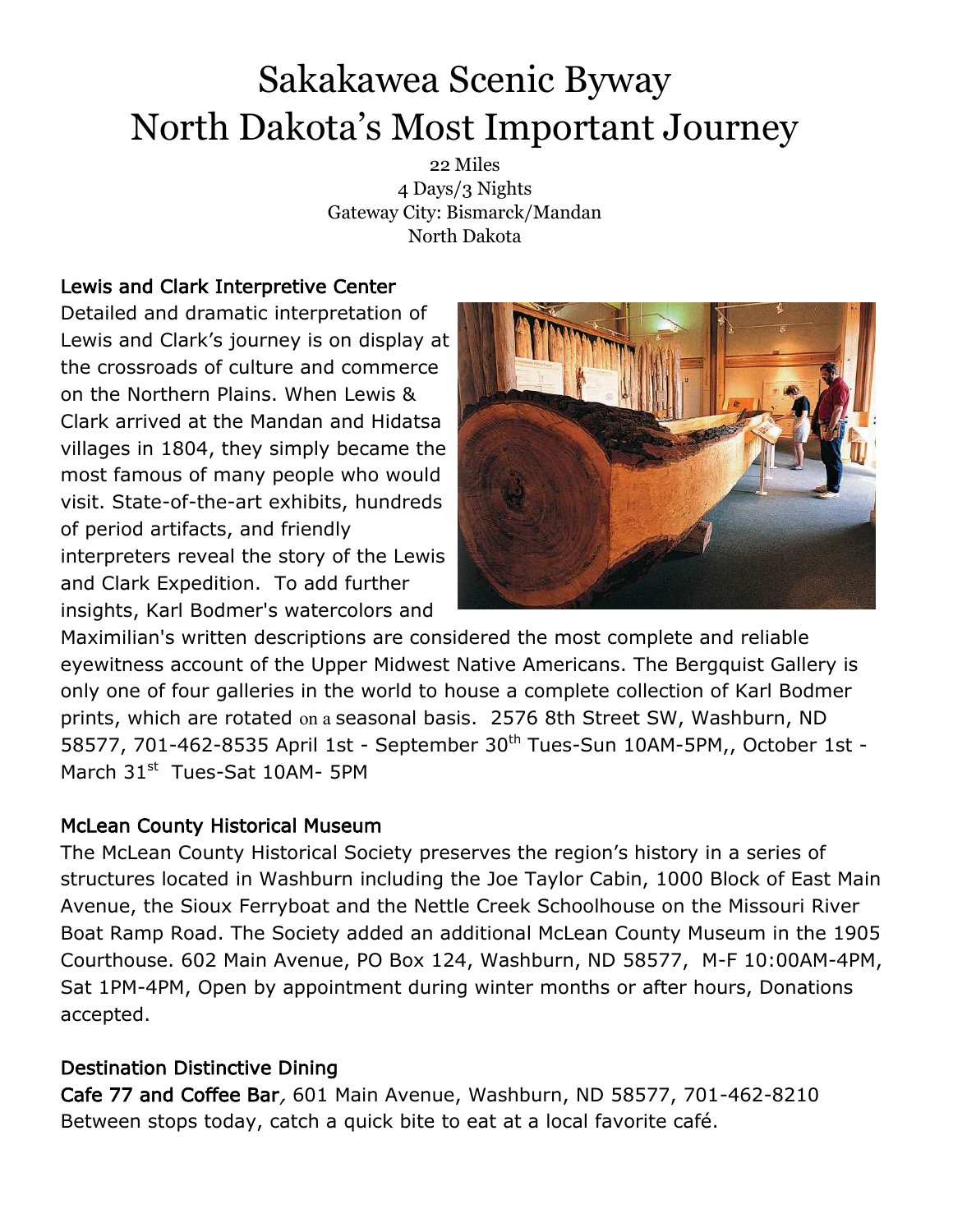22 Miles 4 Days/3 Nights Gateway City: Bismarck/Mandan North Dakota

### Audubon National Wildlife Refuge

Named for so many small wetlands that resemble potholes, the Audubon National Wildlife Refuge, in the Prairie Pothole region, provides shelter for waterfowl. In fact, the 'Duck Factory' of North America produces more than half of the waterfowl in North America. Endangered whooping cranes, piping plovers, Giant Canada geese, mallards, gadwalls, blue-winged teal, northern pintails, and lesser scaup are common. You may also see northern harriers, marbled godwits, upland sandpipers, western meadowlarks, and bobolinks. The Refuge also hosts wildlife that make the prairie their year-round home.3275 11th Street NW, Coleharbor, ND 58531, 701-442-5474



#### Destination Distinctive Accommodations

Desert Rose Inn, 94 West Lincoln Avenue, Underwood, ND 58576, 701-460-0568 Dakota Rose Inn provides one, two and three bedroom fully furnished hotel style accommodations with full bathrooms, flat-screen televisions, queen size beds, kitchen appliances, and a sitting area.

#### Destination Distinctive Dining

Rusted Rail Grill, 89 Frontage Road, Underwood, ND 58576, 701-442-3033 Pick up some dinner to take back to the Inn, or eat in.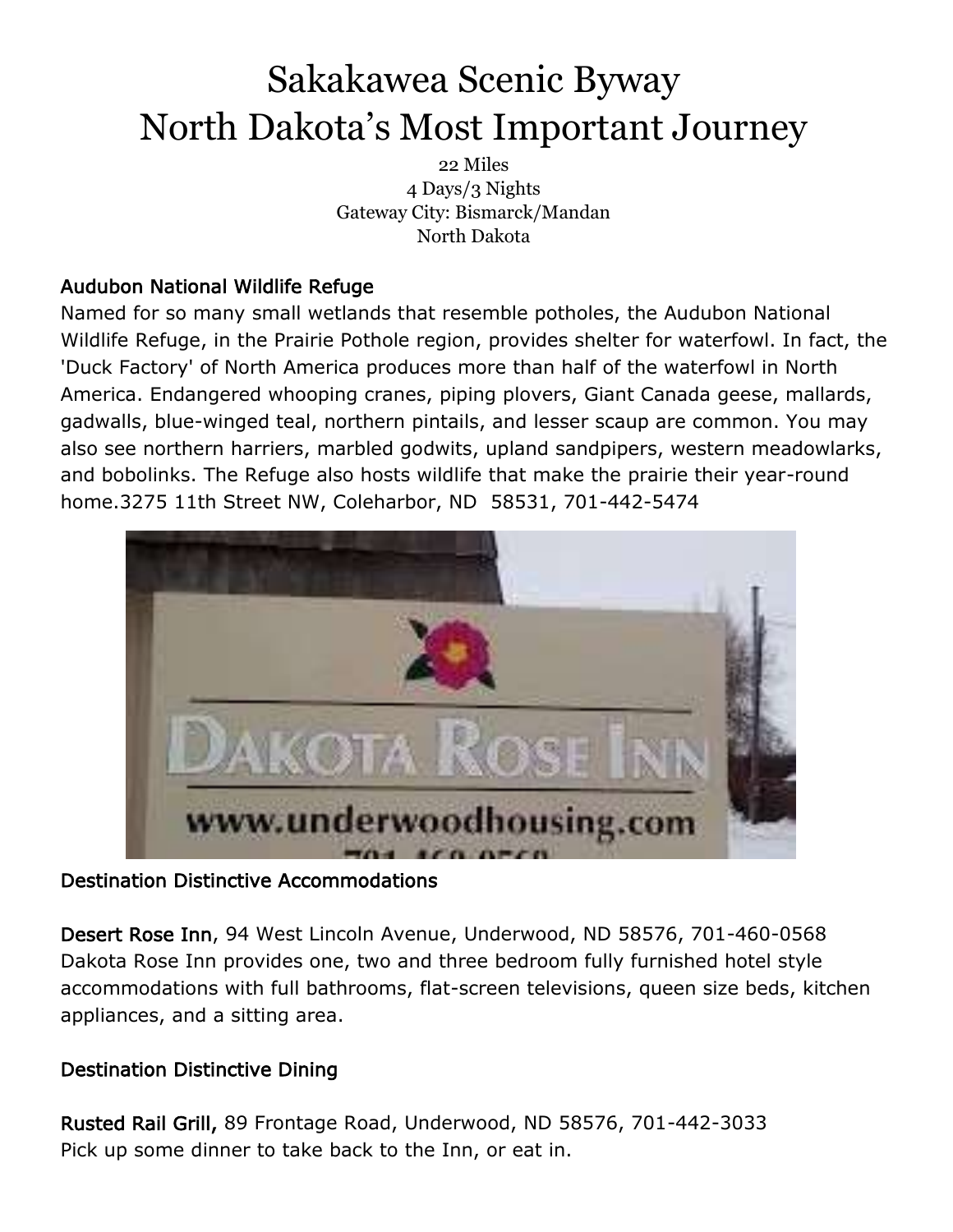22 Miles 4 Days/3 Nights Gateway City: Bismarck/Mandan North Dakota

### DAY THREE

### Fort Mandan

Fort Mandan is an authentic replica of the fort where Lewis and Clark wintered. The Mandan and Hidatsa people were very hospitable, making their stay as comfortable as possible. Guided tours bring the stories of that winter to life. 2576 8th Street SW, Washburn, ND 58577, 701-462-8535, Tues-Sun 10AM-5PM



#### **Stanton**

The original location of Stanton was at the mouth of the Knife River, although it was moved in 1906 to avoid spring floods. The economic lift of the town has ebbed and flowed several times as railroads replaced the steamboat traffic, after which the mining industry took up the slack.

#### Fort Clark State Historic Site

One of the most important archeological sites in the state, Fort Clark encompasses a well-preserved record of fur trade in the area and the personal tragedies that often occurred for frontier settlers. The archaeological remains of a large earthlodge village, cemetery, and two fur trading posts are protected at the site. 1031 Main Street, Stanton, ND 58571, 701-328-3508, Daily/24 Hours, May 16-September 15

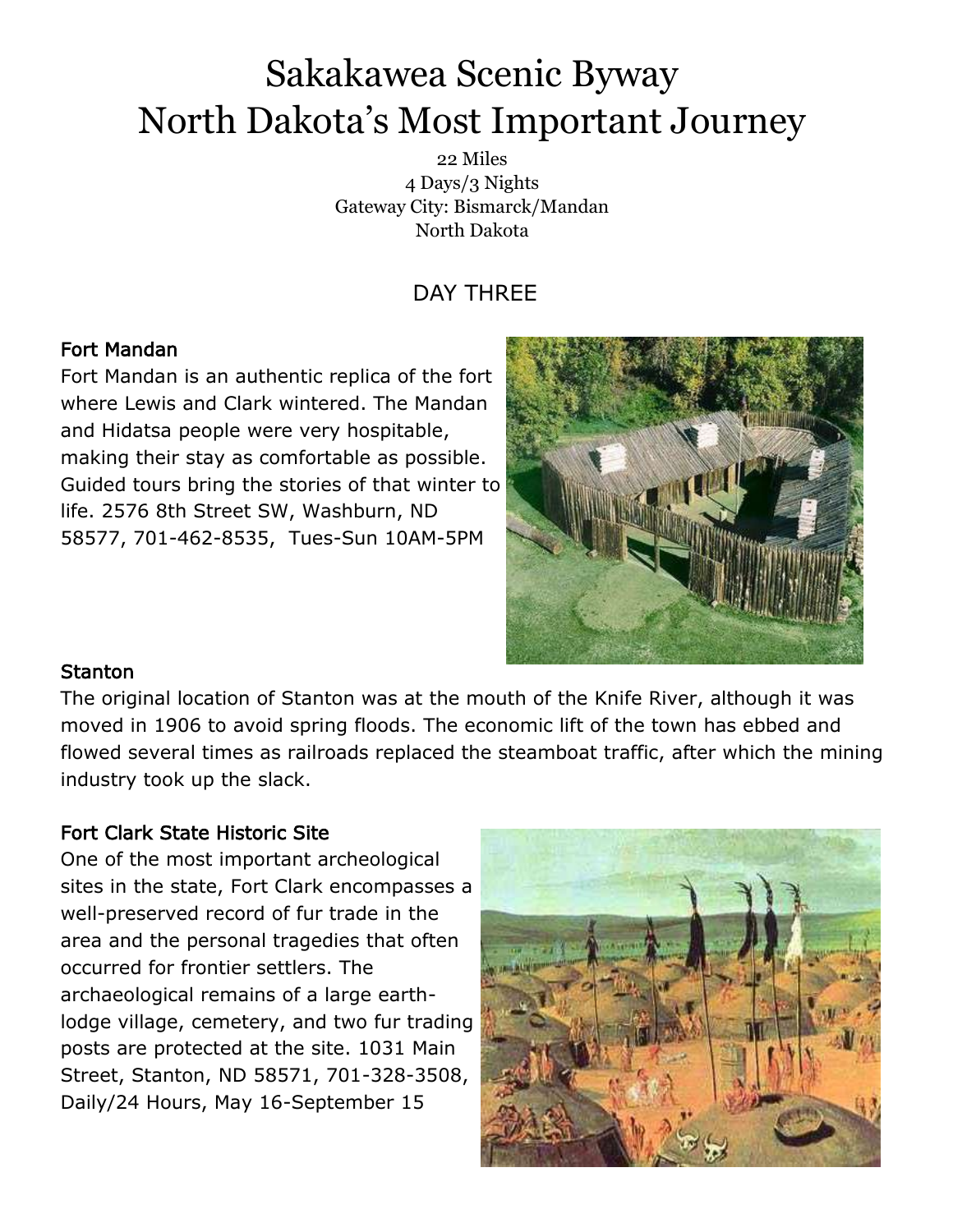22 Miles 4 Days/3 Nights Gateway City: Bismarck/Mandan North Dakota

### Knife River Indian Villags National Historic Site

The Knife River Indian Village was the major Native American trading center for hundreds of years before French Canadian arrived in the area around 1750. Begin your visit by watching Maxidiwiac, the 15-minute film about the Buffalo Bird Woman who lived in the villages. Explore the museum to learn about the Hidatsa people in exhibits that feature artifacts recovered from the village sites. Then head outside to see the fullscale Earth lodge, Hidatsa garden, and village sites and walk the Village Trail to see the remains of the Awatixa Xi'e Village and Awatixa Village. A loop from the second village includes a walk along the Knife River. 564 County Road 37, Stanton, ND 58571, 701- 745-3300, M-Sat 8:00AM-4:30PM

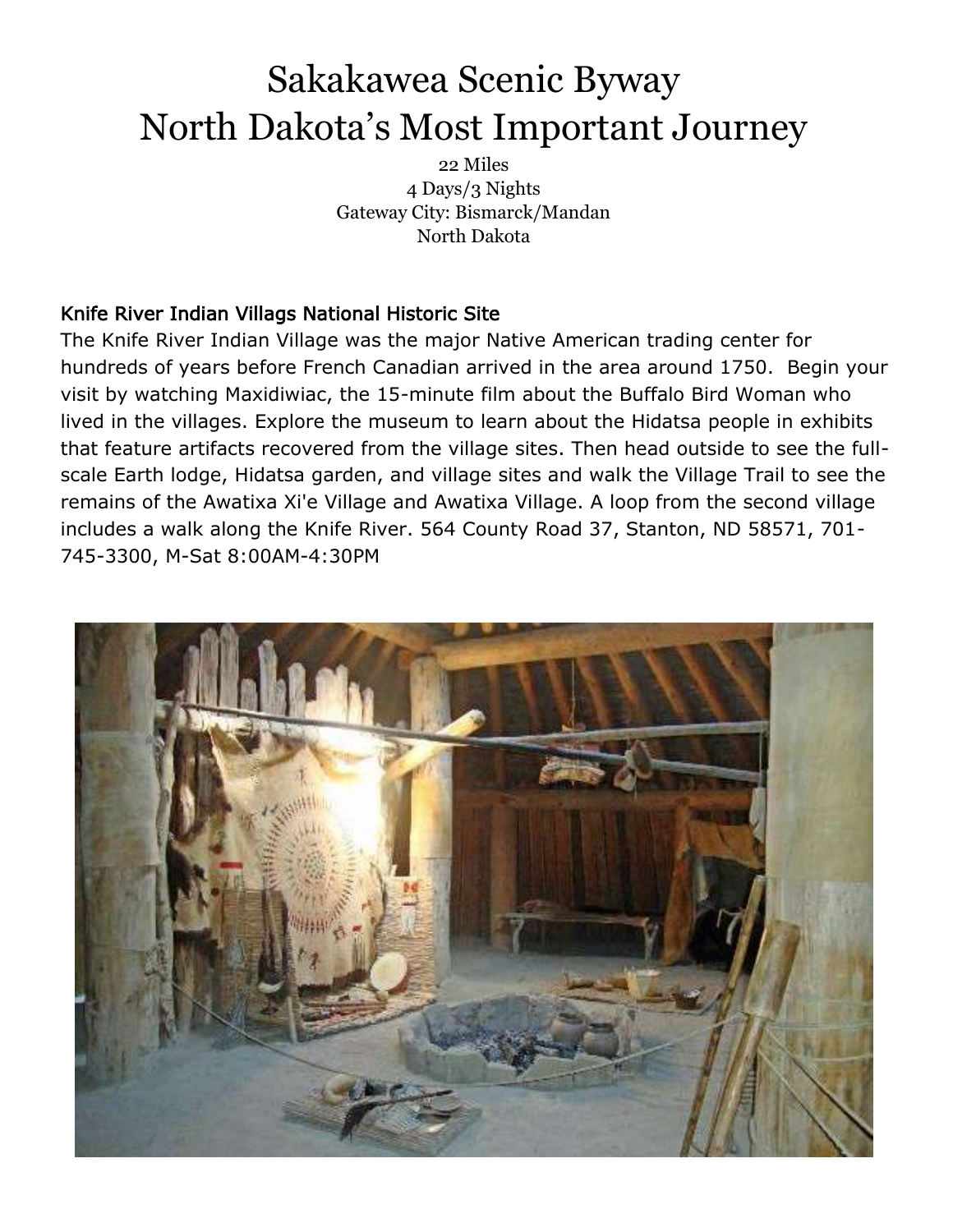22 Miles 4 Days/3 Nights Gateway City: Bismarck/Mandan North Dakota



#### Destination Distinctive Accommodations

Cross Ranch State Park, 1403 River Road, Center, ND, 58530, 701-794-3731 Located along one of the last free-flowing and undeveloped stretches of the Missouri River, staying at Cross Ranch State Park will make you feel like you have moved back in time. Landscapes appear as they did to Native Americans hundreds of years ago. Book a cabin, a yurt, or a tipi for a more authentic stay.

#### Destination Distinctive Dining

Bronson's Marketplace, 201 West Main Street East, Beulah, ND 58523, 701-873-5293 Pick up some dinner fixings to take back to Cross State Ranch Park from Bronson's which has been serving the community for more than 40 years. A full Deli Department, daily specials, fresh soup, their own Signature Smokehouse meats, full produce selection including organics, grab and go items, fresh baked breads, cakes and cheesecakes are all available.